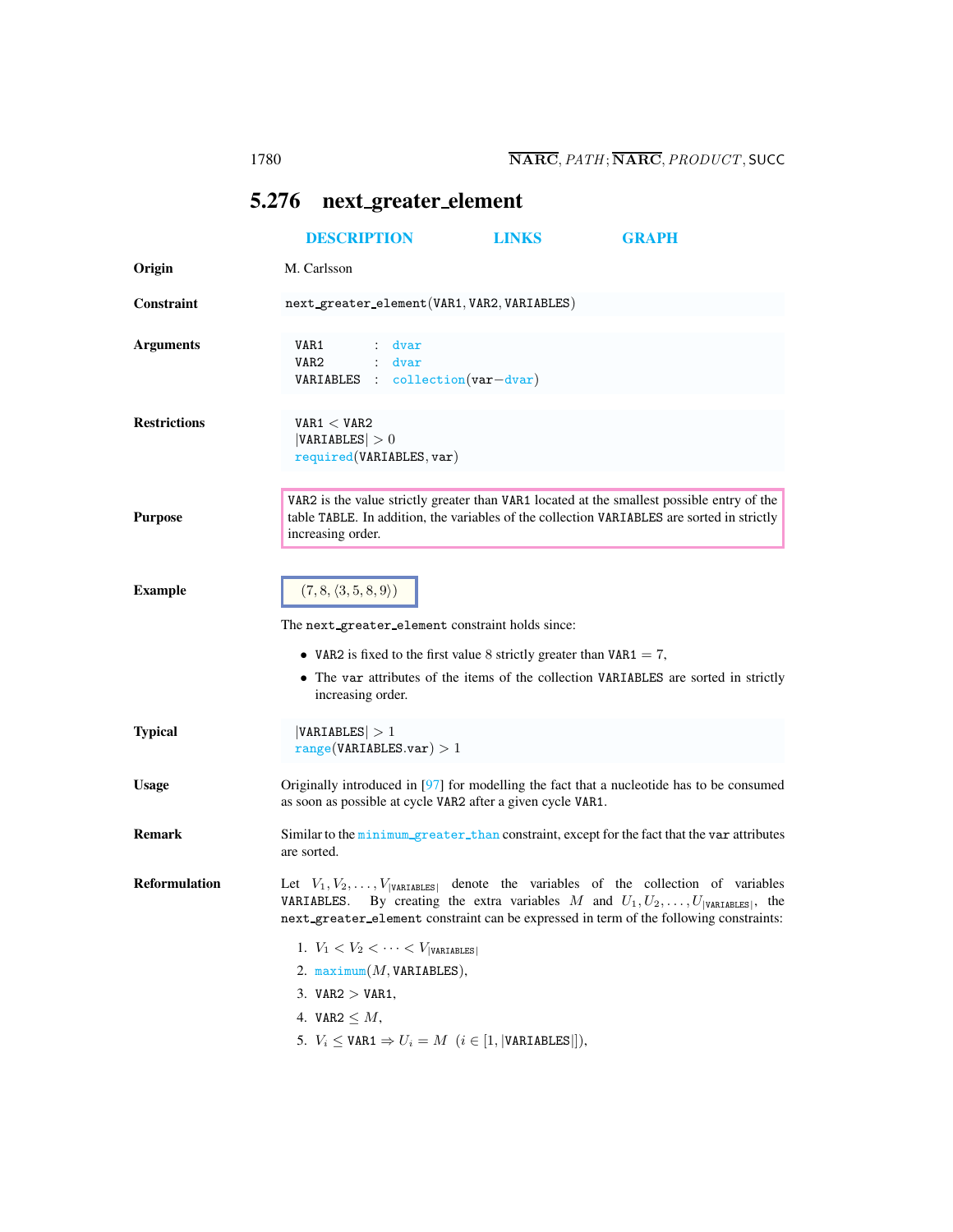## <sup>20030820</sup> 1781

<span id="page-1-0"></span>

|                 | 6. $V_i > \texttt{VAR1} \Rightarrow U_i = V_i$ $(i \in [1,  \texttt{VARIABLES} ]),$<br>7. minimum(VAR2, $\langle U_1, U_2, \ldots, U_{\text{VARIABLES}} \rangle$ ). |  |  |
|-----------------|---------------------------------------------------------------------------------------------------------------------------------------------------------------------|--|--|
| See also        | <b>common keyword:</b> minimum_greater_than (order constraint).                                                                                                     |  |  |
|                 | implies: minimum_greater_than.                                                                                                                                      |  |  |
|                 | <b>related:</b> next_element (allow to iterate over the values of a table).                                                                                         |  |  |
| <b>Keywords</b> | characteristic of a constraint: minimum, derived collection.                                                                                                        |  |  |
|                 | <b>constraint type:</b> order constraint, data constraint.                                                                                                          |  |  |
|                 | <b>modelling:</b> table.                                                                                                                                            |  |  |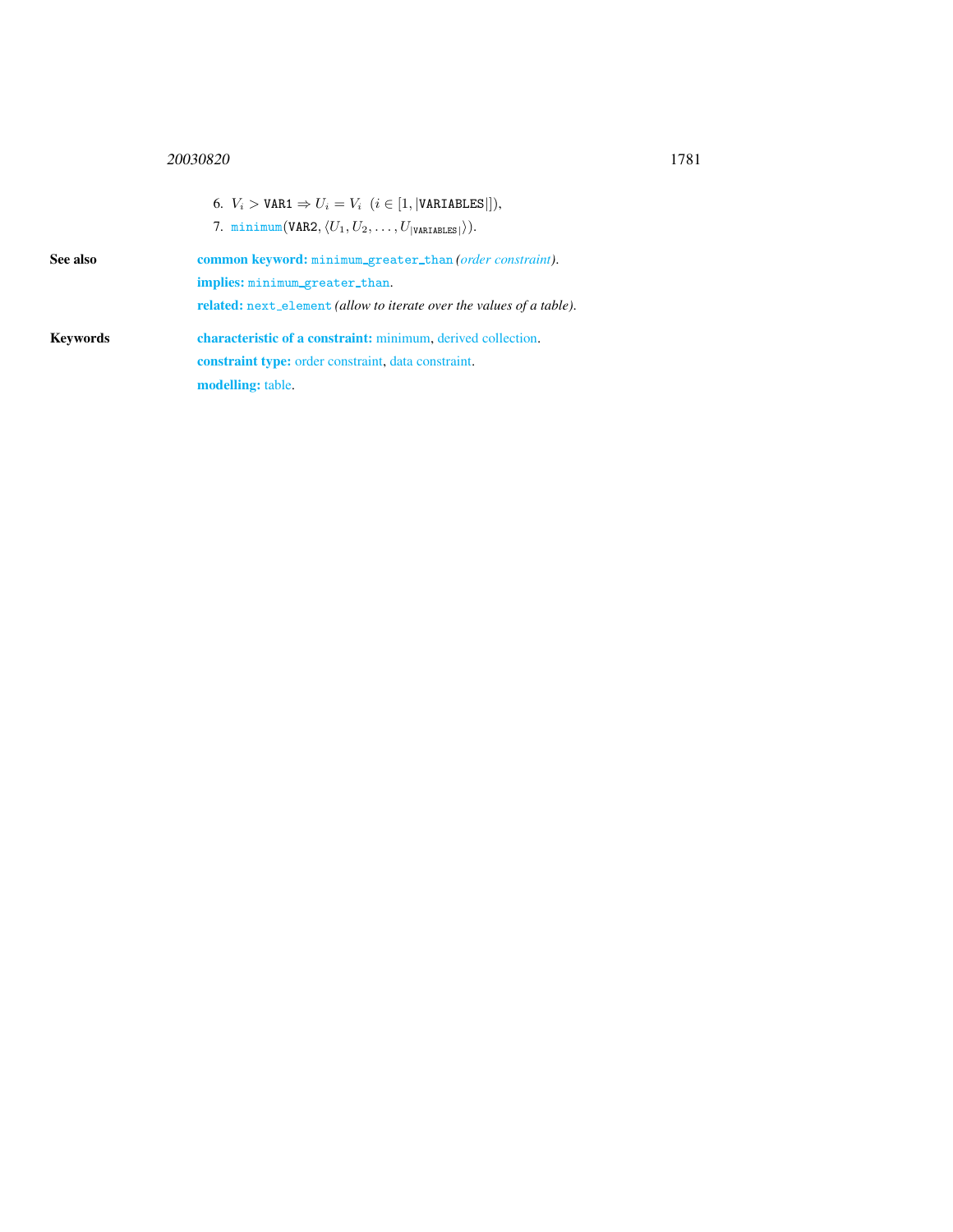| <b>Derived Collection</b> | $col(V-collection(var-dvar), [item(var-VAR1)])$       |  |
|---------------------------|-------------------------------------------------------|--|
| Arc input(s)              | VARIABLES                                             |  |
| Arc generator             | $PATH \rightarrow collection(variables1, variables2)$ |  |
| Arc arity                 | $\overline{2}$                                        |  |
| Arc constraint $(s)$      | $variable$ s1.var $<$ variables2.var                  |  |
| Graph property(ies)       | $NARC =  VARIABLES  - 1$                              |  |
| Arc input( $s$ )          | <b>V VARIABLES</b>                                    |  |
| Arc generator             | $PRODUCT \mapsto$ collection(v, variables)            |  |
| Arc arity                 | $\mathcal{D}_{\mathcal{L}}$                           |  |
| Arc constraint(s)         | $v.var <$ variables.var                               |  |
| Graph property(ies)       | $NARC > 0$                                            |  |
| <b>Sets</b>               | $SUCC \mapsto$ [source, variables]                    |  |
| Constraint(s) on sets     | minimum(VAR2, variable)                               |  |
|                           |                                                       |  |

Graph model Parts (A) and (B) of Figure [5.578](#page-2-1) respectively show the initial and final graph associated with the second graph constraint of the Example slot. Since we use the NARC graph property, the arcs of the final graph are stressed in bold.



<span id="page-2-1"></span>Figure 5.578: Initial and final graph of the next greater element constraint

Signature Since the first graph constraint uses the *PATH* arc generator on the VARIABLES collection, the number of arcs of the corresponding initial graph is equal to |VARIABLES|−1. Therefore the maximum number of arcs of the final graph is equal to |VARIABLES|−1. For this reason we can rewrite  $NARC = |VARIABLES| - 1$  to  $NARC \ge |VARIABLES| - 1$  and simplify NARC to NARC.

<span id="page-2-0"></span>